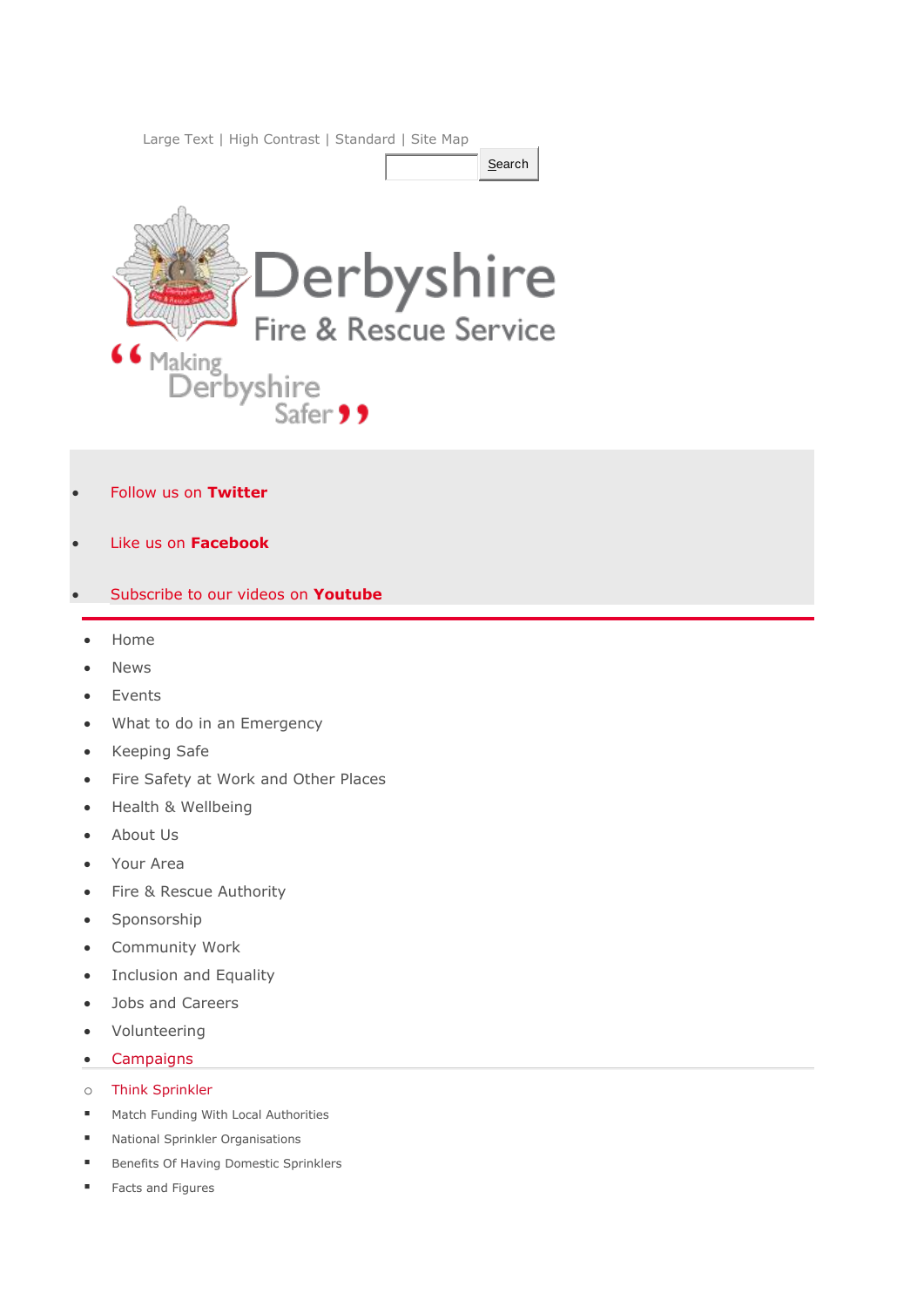- **[Think Sprinkler Video Gallery](http://www.derbys-fire.gov.uk/campaigns/think-sprinkler/think-sprinkler-video-gallery/)**
- [How Sprinklers Work](http://www.derbys-fire.gov.uk/campaigns/think-sprinkler/how-sprinklers-work/)
- o [Question Your Perception](http://www.derbys-fire.gov.uk/campaigns/question-your-perception/)
- o [Be Carbon Monoxide Aware](http://www.derbys-fire.gov.uk/campaigns/dont-drown-toxic-smoke/)
- o [Dying 2 Drive](http://www.derbys-fire.gov.uk/campaigns/dying-2-drive/)
- o [Don't Drown in Toxic Smoke](http://www.derbys-fire.gov.uk/campaigns/dont-drown-toxic-smoke1/)
- o [Community Contract](http://www.derbys-fire.gov.uk/campaigns/community-contract/)
- [Leaflets](http://www.derbys-fire.gov.uk/leaflets/)
- [Have Your Say](http://www.derbys-fire.gov.uk/have-your-say/)
- [Contact Us](http://www.derbys-fire.gov.uk/contact-us/)
- [Industrial Action](http://www.derbys-fire.gov.uk/industrial-action/)



Derbyshire Fire & Authority plays a key leadership role in promoting a better understanding of the benefits of sprinklers as part of a core commitment to reducing the impact of fire on people, property and the environment in Derbyshire.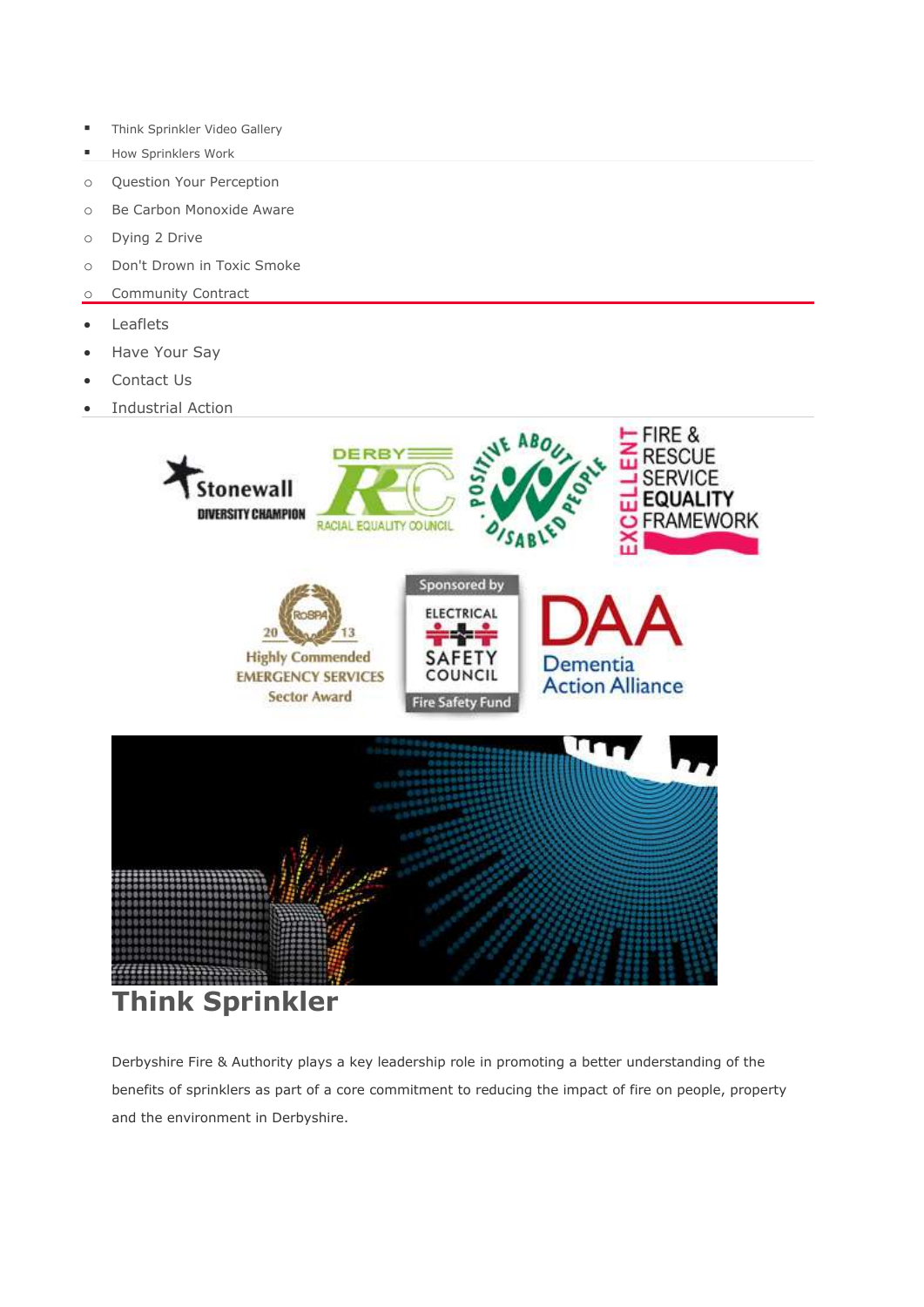There is clear evidence that sprinklers can be effective in stopping fires spreading, significantly enhancing fire safety within the home and drastically reducing death and serious injury as a result of fire.

Sprinklers have been successfully used for the protection of property such as factories, department stores and shopping centres for well over 130 years and there is now a growing appreciation of their potential to save lives in domestic properties where the majority of deaths from fire occur.

## A Smoke Alarm Alerts You Of A Fire, But A Sprinkler System Will Extinguish The Fire

Smoke detectors are a super alert system and warn you there is a fire, but a sprinkler system will extinguish the fire, protecting the occupants and prevent further fire damage that can leave a property inhabitable. The Service is attending more and more house fires where smoke alarms are not working or simply not fitted.

## Domestic Sprinkler Campaign - 'A Firefighter In Every Room Of Your Home'

Derbyshire Fire & Rescue Service is working hard to raise the profile and benefits of domestic sprinklers for all new build properties and as a retrofit. Fires in the home still account for the greatest number of fire deaths and injuries each year, having a devastating effect on families and friends and leaving communities in mourning. This can however be eradicated by installing domestic sprinklers in the home.

Over the past 18 months, Derbyshire Fire & Rescue Service has embarked on a major campaign to highlight the benefits of domestic sprinkler systems (including portable suppression systems) in new build properties and as a retrofit in properties where vulnerable persons at risk from fire reside. The Service has worked closely with key national and local partner organisations and local authorities within Derbyshire to achieve this aim.

Sprinklers can provide the ultimate protection to human life, property and the environment, virtually eliminating fire deaths, reducing injuries by at least 80%, reducing property damage by 90% and substantially reducing damage to the environment from fire. Domestic sprinklers will not only warn of a fire but also act immediately to control it, even when no one is present.

No one has ever died in a property where a sprinkler system has been fitted.

The Think Sprinkler campaign has a number of objectives: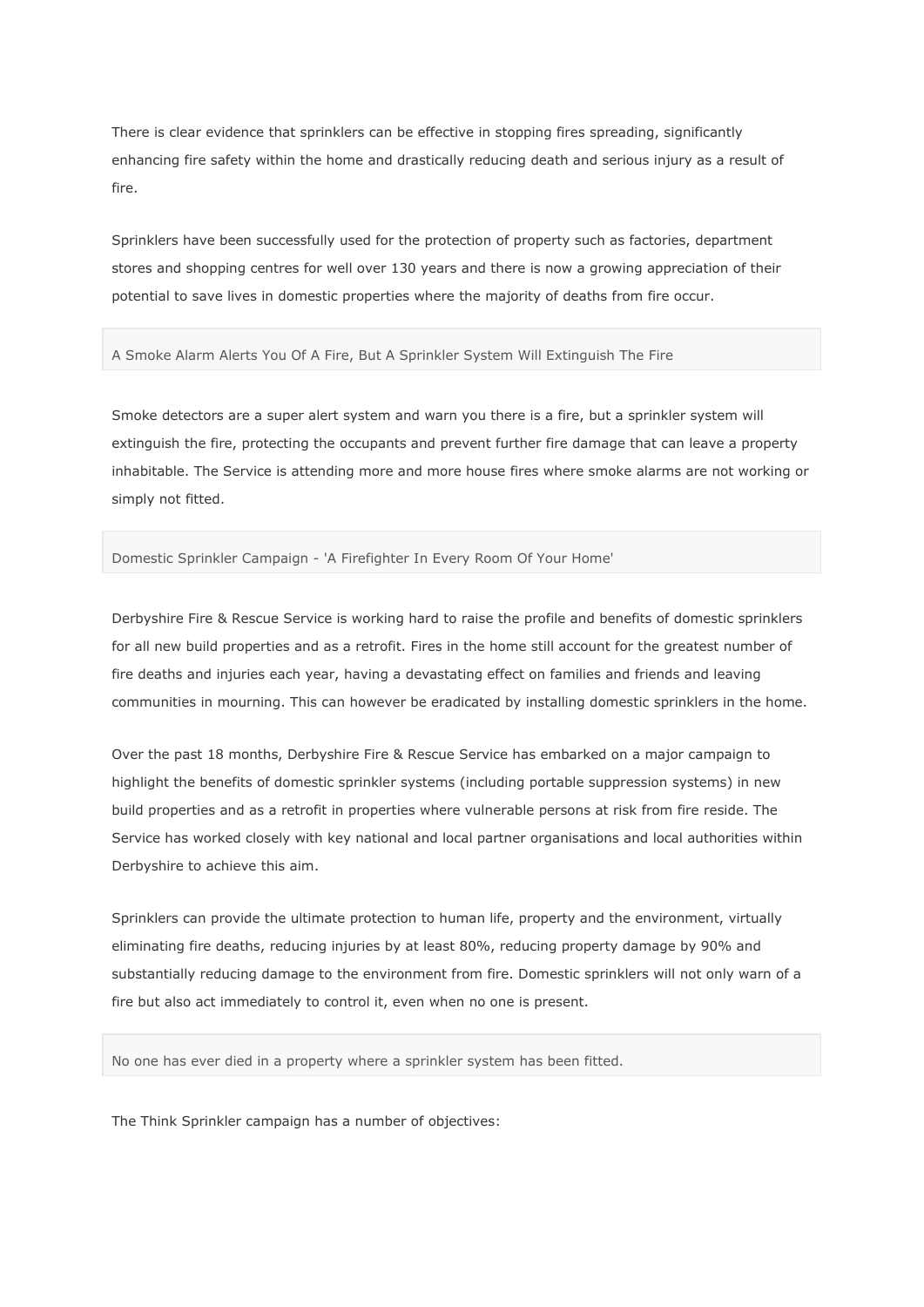- 1. To influence local authorities to include sprinkler systems in all new build dwellings or to create an infrastructure to allow fitting of sprinkler systems in all new build properties (min 32mm pipework). To find out more please visit [http://www.derbys-fire.gov.uk/keeping-safe/campaigns/think](http://www.derbys-fire.gov.uk/campaigns/think-sprinkler/match-funding-local-authorities/)[sprinkler/match-funding-with-local-authorities](http://www.derbys-fire.gov.uk/campaigns/think-sprinkler/match-funding-local-authorities/)
- 2. To work in partnership with each local authority/housing association within Derbyshire to match fund up to £20,000 for the retrofitting of domestic sprinklers in properties where vulnerable persons at risk from fire reside.
- 3. To build relationships with building contractors and developers. To find out more please visit [http://www.derbys-fire.gov.uk/keeping-safe/campaigns/think-sprinkler/national-sprinkler-organisations](http://www.derbys-fire.gov.uk/campaigns/think-sprinkler/national-sprinkler-organisations/)

View or download the Think Sprinkler Booklet below which you can read or pass onto others and spread the word about the benefits of domestic sprinklers.



## **[Think Sprinkler Booklet](http://www.derbys-fire.gov.uk/index.php/download_file/776/628/)** (2343KB)

All documents are provided in pdf format, you will require a pdf reader such as Adobe Reader to view the files, [Adobe Reader can be downloaded here.](http://get.adobe.com/uk/reader/)



## [Match Funding](http://www.derbys-fire.gov.uk/campaigns/think-sprinkler/match-funding-local-authorities)



[National Sprinkler Organisation](http://www.derbys-fire.gov.uk/campaigns/think-sprinkler/national-sprinkler-organisations) 



[Benefits of Having Domestic Sprinklers](http://www.derbys-fire.gov.uk/campaigns/think-sprinkler/benefits-having-domestic-sprinklers)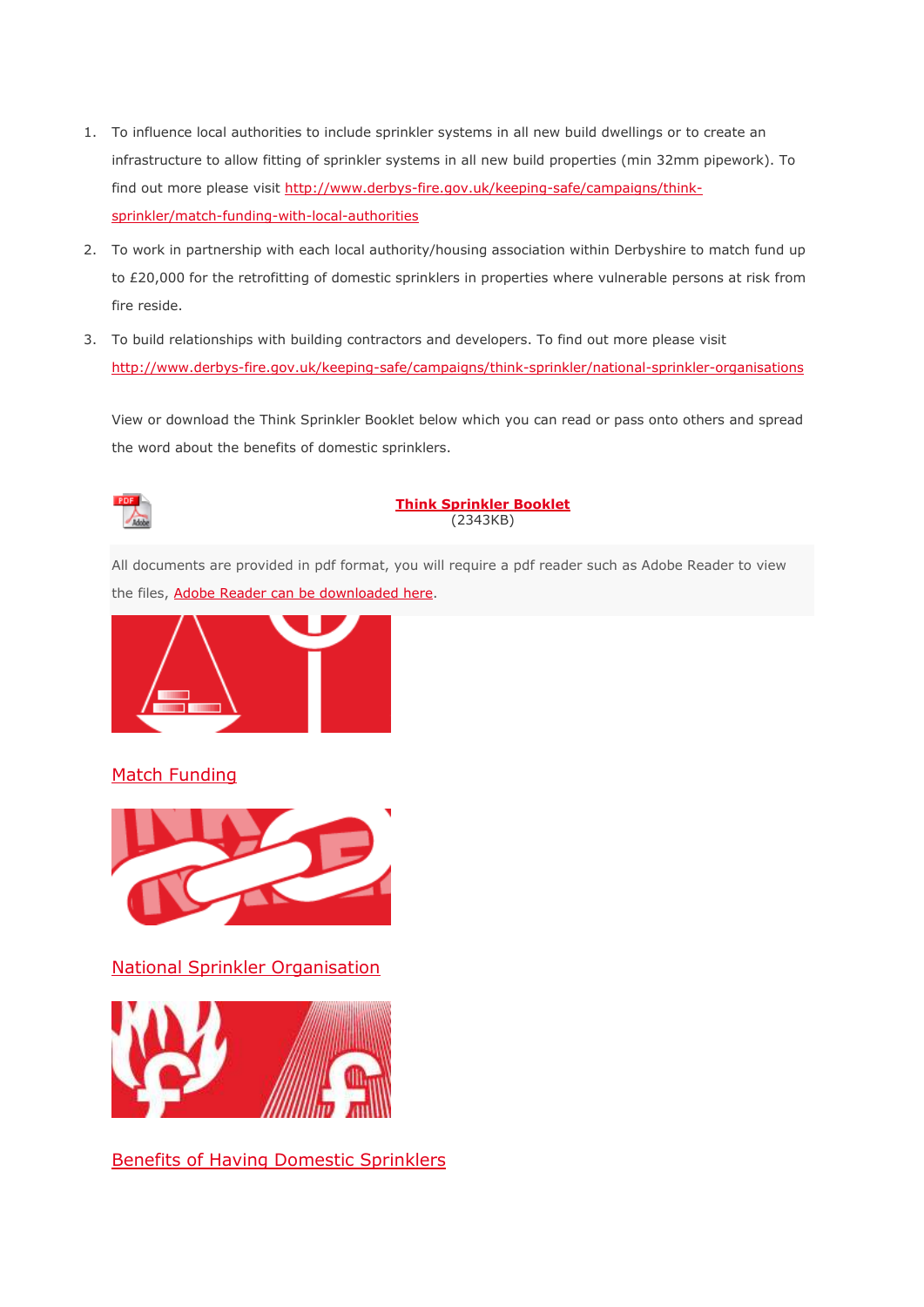

[Facts and Figures](http://www.derbys-fire.gov.uk/campaigns/think-sprinkler/facts-and-figures) 



[Think Sprinkler Video Gallery](http://www.derbys-fire.gov.uk/campaigns/think-sprinkler/think-sprinkler-video-gallery) 



[How Sprinklers Work](http://www.derbys-fire.gov.uk/campaigns/think-sprinkler/how-sprinklers-work) 



**Think Sprinkler Campaign**

[Click here](http://www.derbys-fire.gov.uk/!trash/think-sprinkler1/)



**Celebrating Our Success**

[Click here](http://www.derbys-fire.gov.uk/about-us-our-vision/our-corporate-plans-and-performance-information/our-achievements/)